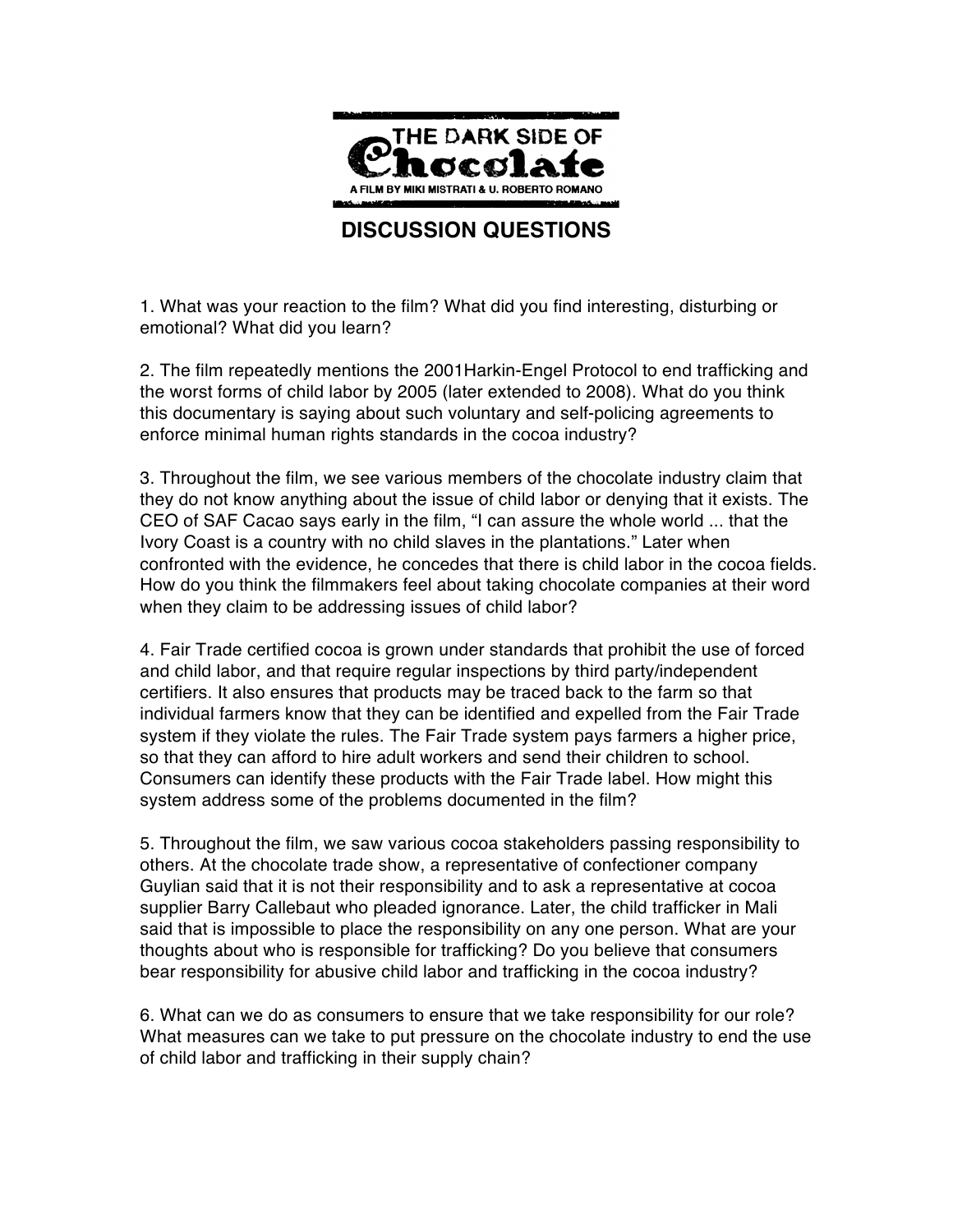# *The Dark Side of Chocolate* **KEY CONCEPTS FOR EDUCATORS**

*Even in this modern era, children around the world are forced to work in deplorable and often dangerous conditions at a time in their lives when they should be in classrooms and playgrounds. Global child labor perpetuates a cycle of poverty that prevents families and nations from reaching their full potential.* - Barack Obama, June 12, 2009

## **CHILD LABOR AND ITS WORST FORMS**

Not all economic activity performed by children is necessarily a "worst form" of child labor. The International Labor Organization (ILO), a specialized agency of the United Nations that deals with labor issues, distinguishes between acceptable forms of work by children and child labor that should be eradicated. In 1999, the ILO adopted Convention 182, The Convention concerning the Prohibition and Immediate Action for the Elimination of the Worst Forms of Child Labor.

It stipulates that any form of labor that endangers a child, denies a child's right to an education, or exposes a child to illicit activities is unacceptable. The unacceptable, worst forms of child labor include work such as bonded labor, prostitution and pornography, illicit activities, armed combat, and physically and mentally hazardous labor. These worst forms include: threats to a child's physical, mental, or emotional well being; intolerable abuses such as child slavery, forced labor, or hazardous working conditions; illicit activities such as drug and contraband trafficking or debt bondage; and work that prevents a child from going to school.

For more information, visit: www.ilo.orgl. http://laborrights.org/child-and-forced-labor

#### **HARKIN-ENGEL PROTOCOL**

The Harkin-Engel Protocol is an international agreement signed in 2001 that brought together the cocoa industry, West African governments, organized labor, NGOs (non-governmental organizations) and experts to address the problem of child labor and trafficking in the production of cocoa.

The Protocol stipulated that by July 2005, the chocolate industry would develop and implement standards of certification that cocoa had been grown without any of the worst forms of child labor. This deadline was not met. An extension of the Protocol was agreed upon, giving industry 3 more years to implement the Protocol. Again, after 3 more years, the key promises of the Protocol have not been met.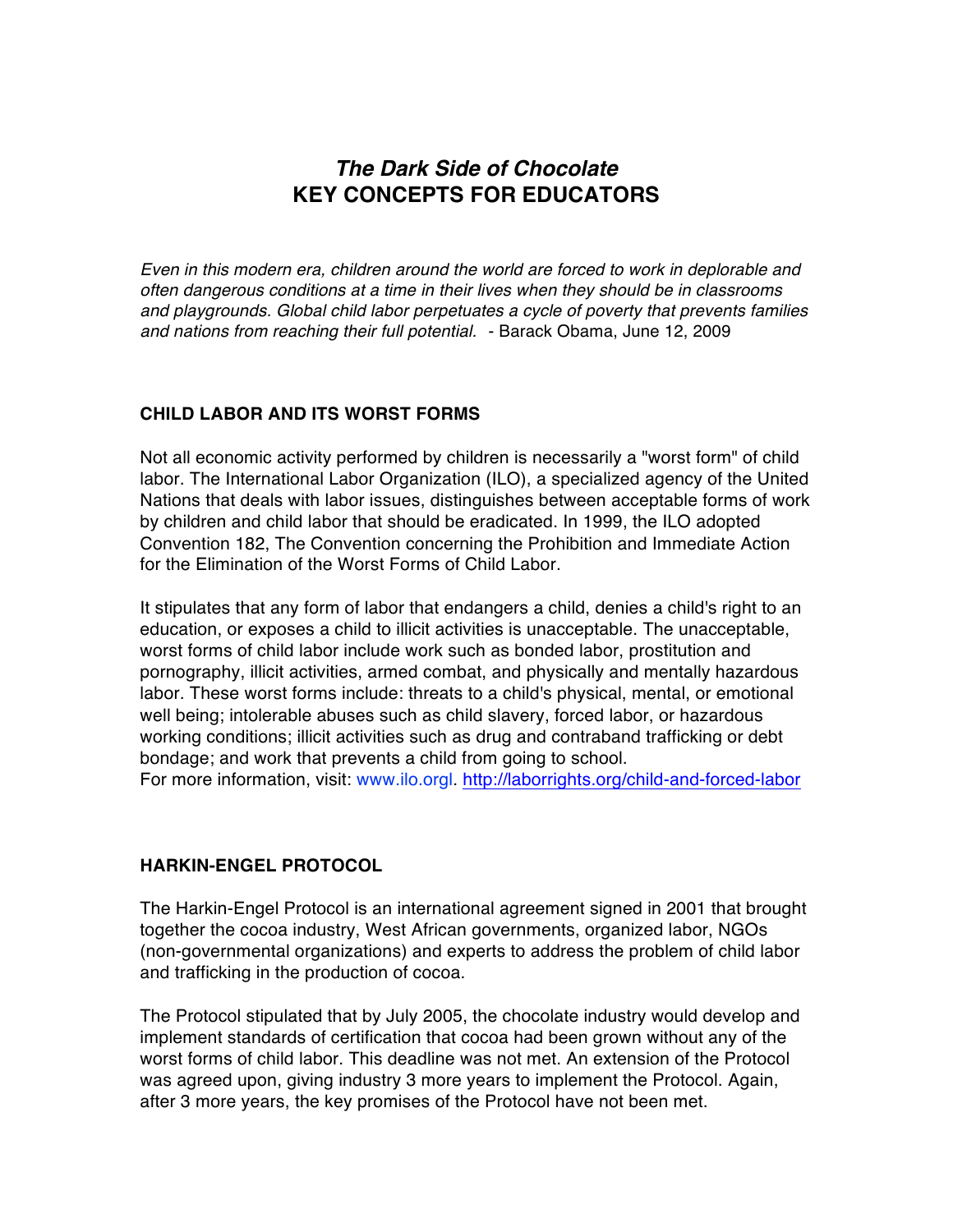## **KEY CONCEPTS,** page 2

# **FAIR TRADE**

"Fair Trade is a trading partnership, based on dialogue, transparency and respect, that seeks greater equity in international trade. It contributes to sustainable development by offering better trading conditions to, and securing the rights of, marginalized producers and workers – especially in the South. Fair Trade organizations, backed by consumers, are engaged actively in supporting producers, awareness raising and in campaigning for changes in the rules and practice of conventional international trade." Definition from FINE, an international association of Fair Trade networks.

Fair Trade principles include:

- Fair price
- Fair labor conditions
- Direct trade
- Democratic and transparent organizations
- Community development
- Environmental sustainability

For more information, visit www.fairtradefederation.org, www.fairtraderesourcenetwork.org

# **SLAVERY and HUMAN TRAFFICKING**

It is estimated that there are 27 million people in slavery today - more than at any other time in human history. Slavery exists today despite the fact that it is banned in most of the countries where it is practiced. Common characteristics distinguish slavery from other human rights violations. A slave is a child, woman or man who is:

- forced to work -- through mental or physical threat
- owned or controlled by an 'employer', usually through mental or physical
- abuse or threatened abuse
- dehumanized, treated as a commodity or bought and sold as 'property'
- physically constrained or has restrictions placed on his/her freedom of • movement
- 

Human trafficking is the illegal transportation of people without their consent. Trafficking comprises the fastest growing criminal industry in the world. It is based on the recruitment, harboring, and transportation of people solely for the purpose of exploitation.

For more information, visit:

http://www.antislavery.org/ www.freetheslaves.net www.polarisproject.org